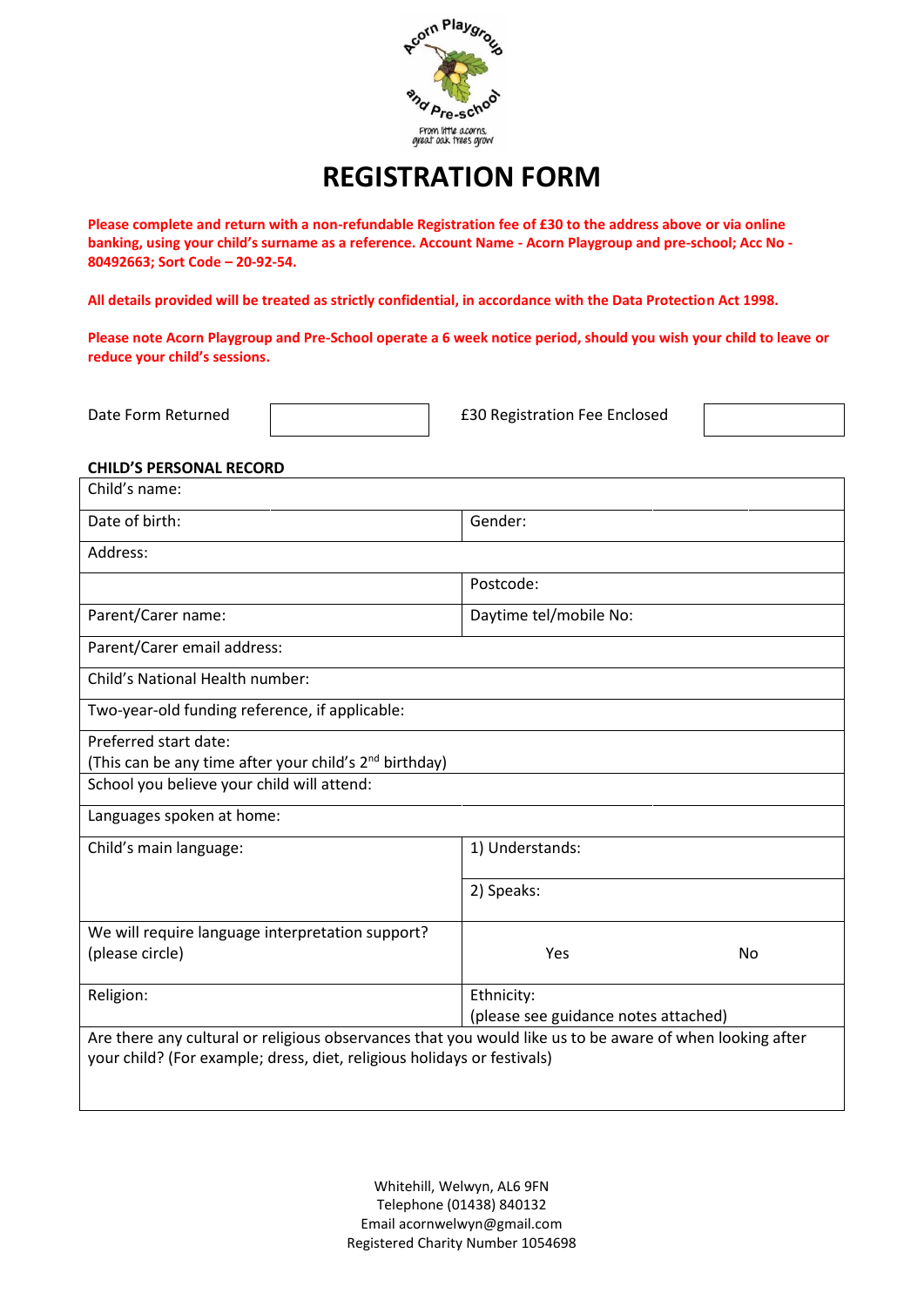Acorn Playgroup and Pre-school is open Monday to Friday, from 9am to 4pm, during term time o

Our sessions are organised as follows:

- Playgroup 9am 12pm (2 year olds and 3-4 year olds)
- Lunch Club 12pm 1pm (3-4 year olds)
- Pre-School 1pm 3pm (3-4 year olds)
- Pre-School 1pm 4pm (3-4 year olds)
- Full Day sessions 9am-3/4pm (3-4 year olds)

If these options do not meet your requirements, please do contact us as we will always attempt to be flexible and accomadate your needs where possible.

The term following your child's 3<sup>rd</sup> birthday, they will become eligible to claim free government childcare funding. This will provide you with 15 hours free, government funded childcare per week (term time only). If you are a working parent and meet government criteria , these hours can be topped up with an additional 15 hours (totalling 30 hours per week). Please check<https://www.childcarechoices.gov.uk/> for eligibility.

To enable us to confirm availability and allocate your placement, please input and return your requested sessions below.

| I wish to apply for a full day placement starting in: |  |
|-------------------------------------------------------|--|
| (Please enter month and year)                         |  |

| Playgroup sessions operate between the hours of 9:00am-12:00pm, Monday to Friday. Please indicate |                       |  |
|---------------------------------------------------------------------------------------------------|-----------------------|--|
| below the days required.                                                                          |                       |  |
| Monday                                                                                            | 9:00am-12:00pm        |  |
| Tuesday                                                                                           | $9:00$ am- $12:00$ pm |  |
| Wednesday                                                                                         | 9:00am-12:00pm        |  |
| Thursday                                                                                          | $9:00$ am- $12:00$ pm |  |
| Friday                                                                                            | $9:00$ am- $12:00$ pm |  |

| Lunch Club sessions operate between the hours of 12-1pm, Monday to Friday. Please indicate below the<br>days and times required. |          |  |
|----------------------------------------------------------------------------------------------------------------------------------|----------|--|
| Monday                                                                                                                           | $12-1pm$ |  |
| Tuesday                                                                                                                          | $12-1pm$ |  |
| Wednesday                                                                                                                        | $12-1pm$ |  |
| Thursday                                                                                                                         | $12-1pm$ |  |
| Friday                                                                                                                           | $12-1pm$ |  |

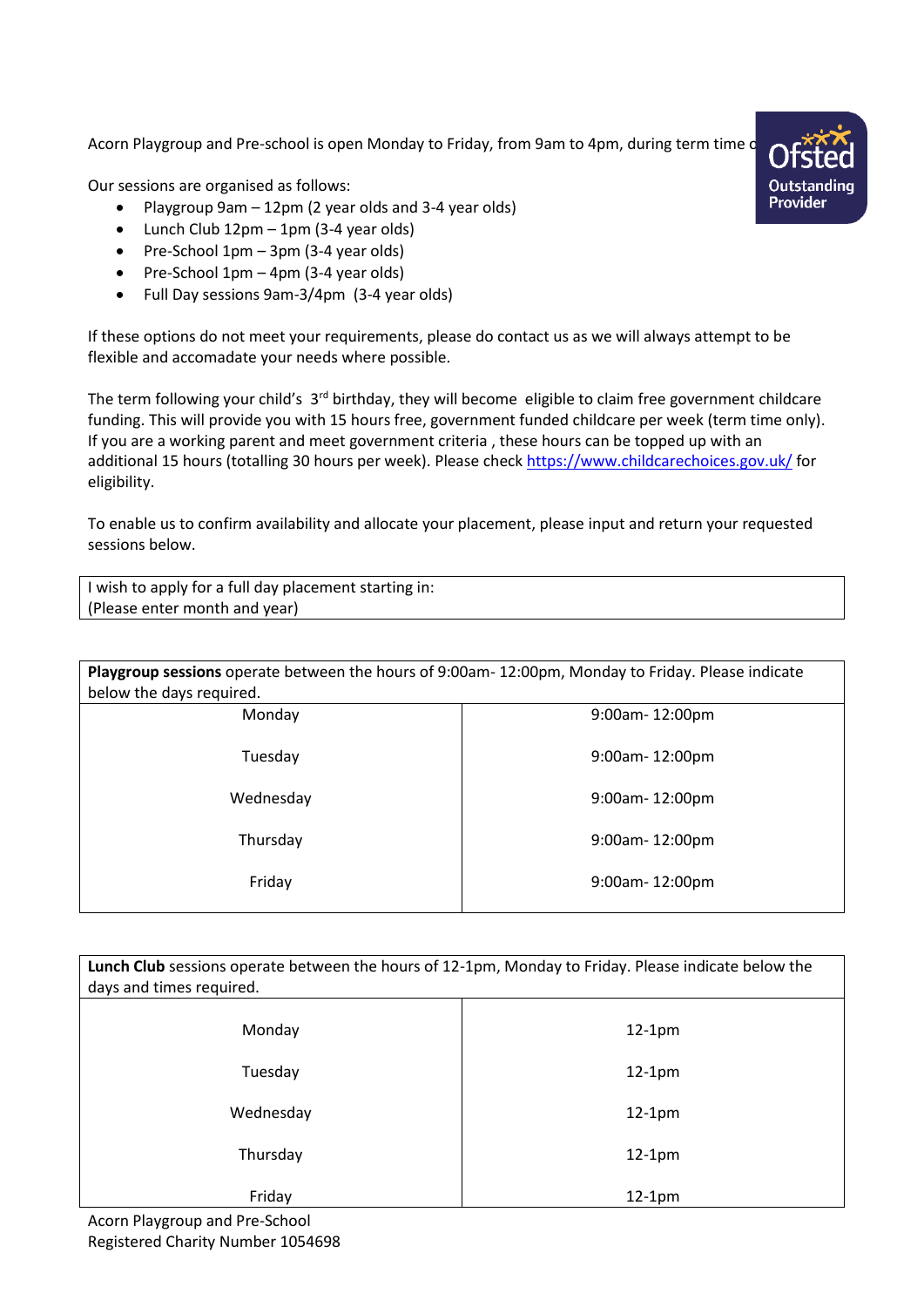| Pre-school sessions operate between the hours of 1:00pm-3:00pm or 1:00pm-4:00pm, Monday to Friday. |                |                |
|----------------------------------------------------------------------------------------------------|----------------|----------------|
| Please indicate below the days required.                                                           |                |                |
| Monday                                                                                             | $1:00-3:00$ pm | $1:00-4:00$ pm |
| Tuesday                                                                                            | $1:00-3:00$ pm | $1:00-4:00$ pm |
| Wednesday                                                                                          | $1:00-3:00$ pm | $1:00-4:00$ pm |
| Thursday                                                                                           | $1:00-3:00$ pm | $1:00-4:00$ pm |
| Friday                                                                                             | $1:00-3:00$ pm | $1:00-4:00$ pm |

| Full day sessions operate between the hours of 9am-3pm or 9am-4pm, Monday to Friday. Please indicate<br>below the days and times required. |         |         |
|--------------------------------------------------------------------------------------------------------------------------------------------|---------|---------|
| Monday                                                                                                                                     | 9am-3pm | 9am-4pm |
| Tuesday                                                                                                                                    | 9am-3pm | 9am-4pm |
| Wednesday                                                                                                                                  | 9am-3pm | 9am-4pm |
| Thursday                                                                                                                                   | 9am-3pm | 9am-4pm |
| Friday                                                                                                                                     | 9am-3pm | 9am-4pm |
|                                                                                                                                            |         |         |

| To enable us to properly manage our waiting list,<br>please advise us if your child is on a waiting list to<br>join another nursery. (Please circle the relevant<br>option) | Yes   | No. |
|-----------------------------------------------------------------------------------------------------------------------------------------------------------------------------|-------|-----|
| If yes, please let us know when you expect your<br>child to start.                                                                                                          | Date: |     |

| Parent/Guardian Signature: |  |
|----------------------------|--|
| Parent/Guardian Name:      |  |
| Date:                      |  |

### **Please complete and return this form to Acorn Playgroup and Pre-school. Sessions will be offered on a first come, first served basis**